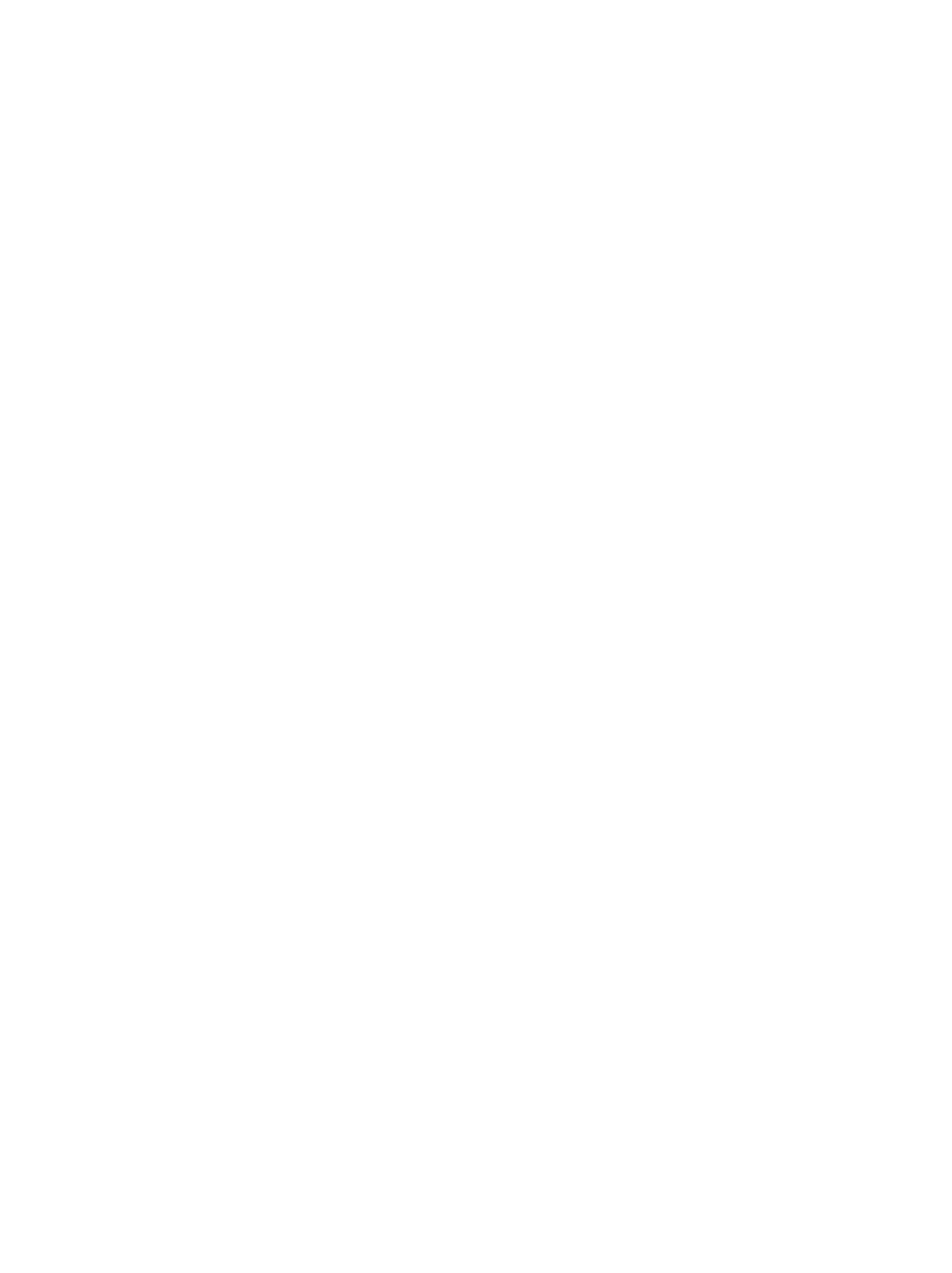# **1. INTRODUCTION**

Cystinuria is an autosomal-recessive inherited disorder in reabsorption and transport of cystine and the dibasic amino acids, ornithine, arginine and lysine from the luminal membrane of the renal proximal convoluted tubule and the small intestine, which eventually characterized by hyper-excretion of cystine and dibasic amino acids into urine. Eventually cystinuria plays a vital role in formation of urinary stones, being responsible for 1-2% urinary stones in the adult whereas up to 10% in children. Though, urolithiasis caused by cystine is the only phenotypic manifestation of cystinuria, it often persists throughout the life-time of the affected individual. It is a lifelong condition and if not managed and treated properly, cystinuria can be tremendously painful and may direct to serious medical complications such as damage to the kidney or bladder, urinary tract infections, pyelonephritis, ureteral and ureter obstructions.

Several investigations have been carried out on mineralogical compositions of urinary stones revealed that cystine as one of the contributor in urinary stone formation [Keshavarzi, 2016; Takasaki, 1995; Sakandé, 2012; Biyani & Cartledge, 2006]. Approximately 1% of adult and 6% of paediatric stones is cystine. It has been reported that estimated prevalence of cystinuria globally is 1 per 7000 individuals [Biyani & Cartledge, 2006]. It has identified that two genes are responsible for cystinuria condition. The cystinuria type I is caused by the mutations in the *SLC3A1* gene, located on the chromosome 2p, whereas non-type I cystinuria is due to variants in *SLC7A9* 

[Jesse[n&](mailto:j.jessen@klinikverbund-suedwest.de) Knoll; 2012, Biyani&Cartledge, 2006].

In addition to that the factors such as urine osmolality, dehydration, some food intake are also contributed in this condition. The reduced solubility of cystine in urine could be directed to stone formation in affected individuals. This would be manifested in the second and third decades of life. The management strategies are done to decline the urinary cystine concentration below 300 mg/L which involves plentiful oral fluid intake, urinary alkalisation and thiol medications [Biyani&Cartledge, 2006].

The risk has been reported on recurrent formation of stones from cystine in the kidney, ureter and bladder. However, intermittent stone formation requires repetitive urological interventions with possibly impairment of renal functions and thereby quality of the life. The formation of cystine stone is initiated from neonatal stage and children are more vulnerable group to have cystine stones [\[Tasian](https://www.ncbi.nlm.nih.gov/pubmed/?term=Tasian%20GE%5BAuthor%5D&cauthor=true&cauthor_uid=24960469) & Copelovitch, 2014].

It has been reported that cystinuria is usually diagnosed when someone experiences with an incident of cystine stones. The diagnosis is usually made by testing the stones to demonstrate that they are made out of cystine. Despite the fact that early diagnosis of cystinuria is extremely important, due to increased solubility of cystine in urine of cystine stone formers compared to normal individuals [Nakagawa, 2000] cystine crystals may absent in urine deposit even in stone formers owing to miss-diagnosis of cystinuria.

Therefore, it has become very important to identify cystinuria condition by improving and modifying microscopic screening of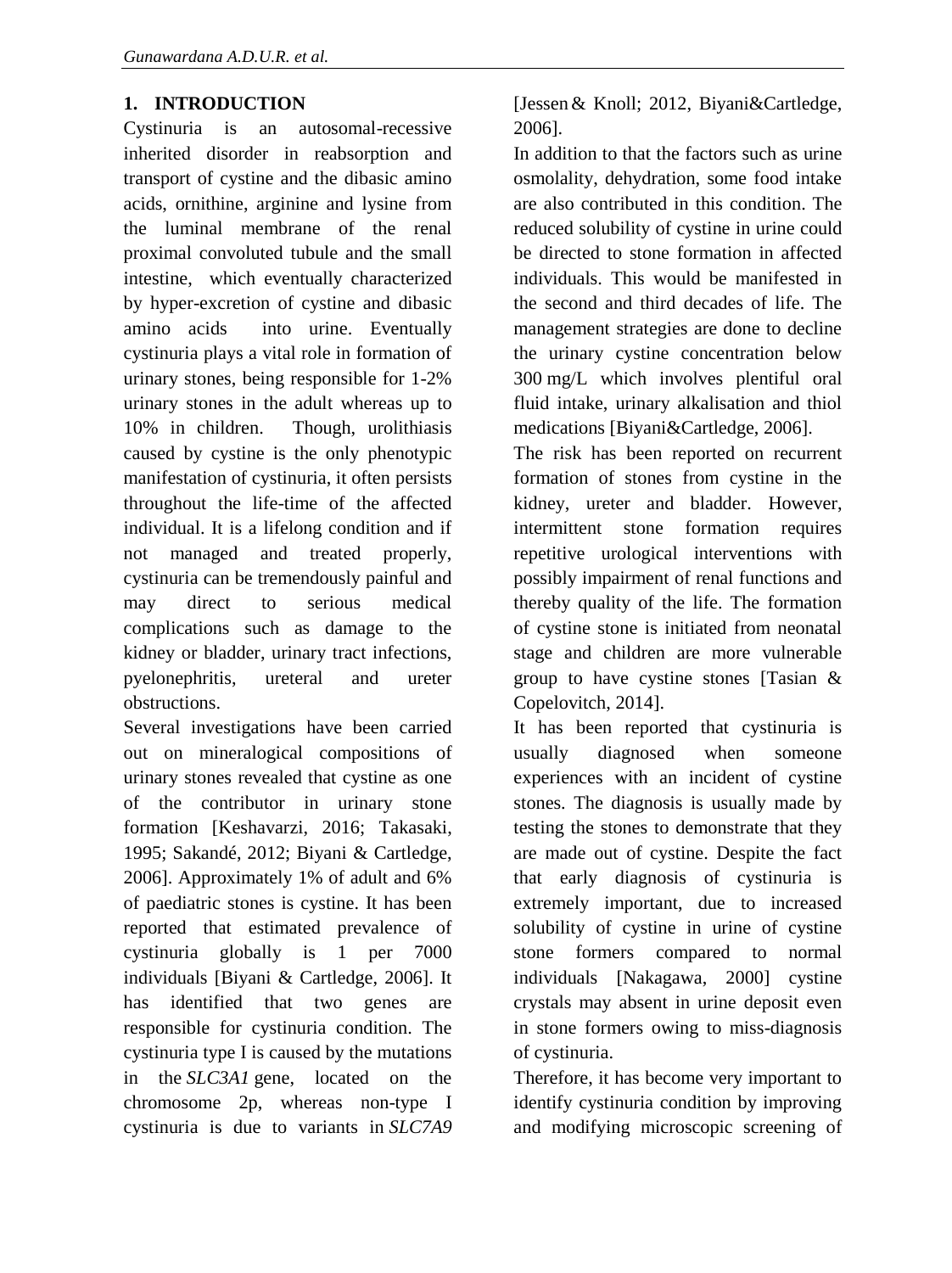cystine crystal as a diagnostic test in urine sediment even under lower urine cystine concentrations to facilitate the early diagnosis before making complications. Hence, the objective of the present study was to determine the optimum pH and temperature for crystallization of urinary cystine *in-vitro*.

## **2. MATERIALS AND METHODS**

#### **Preparation of cystine standard solution**

Concentration series of cystine standard solution was prepared starting from the minimum cystine concentration which gives a positive result for cyanide nitroprusside test. The cystine standard solution of 75 mg/dL was prepared by dissolving 75 mg of cystine in 100 mL of 100 mmol/L  $Na_2CO_3$  solution. Then different concentrations of cystine

standards were prepared as given in Table 1. NaCO<sub>3</sub> solution with100 mmol/L was prepared by dissolving  $1.06$  g of NaCO<sub>3</sub> in 100 mL distilled water.

#### **Preparation of cystinuria solution**

Cystine standard solution was mixed with calculated volume of freshly voided urine sample which was collected from a 6 years old female healthy subject. According to the physical, biochemical and microscopic examination the urine sample was identified as a normal urine sample. The pH value of urine sample was measured by pH meter prior to add cystine standard solution. Concentration gradient of cystinuria solutions was 40, 60, 70, 75, 80, 90, 100 and 120 mg/dL. Preparation of cystinuria solutions was done according to the Table 1.

| <b>Concentration of cystine</b><br>standard solution | Volume of<br>cystine<br>standard<br>solution | Volume of freshly<br>voided urine | <b>Final volume</b><br>of cystinuria | Concentration<br>of cystinuria |
|------------------------------------------------------|----------------------------------------------|-----------------------------------|--------------------------------------|--------------------------------|
| $(40x5)=200$ mg/dL                                   | $20 \text{ mL}$                              | $80$ mL                           | $100$ mL                             | $40$ mg/dL                     |
| $(60x5)=300$ mg/dL                                   | $20 \text{ mL}$                              | $80$ mL                           | $100$ mL                             | $60 \text{ mg/dL}$             |
| $(70x5)=350$ mg/dL                                   | $20 \text{ mL}$                              | $80$ mL                           | $100$ mL                             | $70 \text{ mg/dL}$             |
| $(75x5)=375$ mg/dL                                   | $20 \text{ mL}$                              | $80$ mL                           | $100$ mL                             | $75 \text{ mg/dL}$             |
| $(80x5)=400$ mg/dL                                   | $20 \text{ mL}$                              | $80$ mL                           | $100$ mL                             | $80 \text{ mg/dL}$             |
| $(90x5)=450$ mg/dL                                   | $20 \text{ mL}$                              | $80$ mL                           | $100$ mL                             | $90 \text{ mg/dL}$             |
| $(100x5)=500mg/dL$                                   | $20 \text{ mL}$                              | $80$ mL                           | $100$ mL                             | $100 \text{ mg/dL}$            |
| $(120x5)=600$ mg/dL                                  | $20 \text{ mL}$                              | $80$ mL                           | $100$ mL                             | $120 \text{ mg/dL}$            |

**Table 1:** Preparation of concentration gradient of cystinuria solution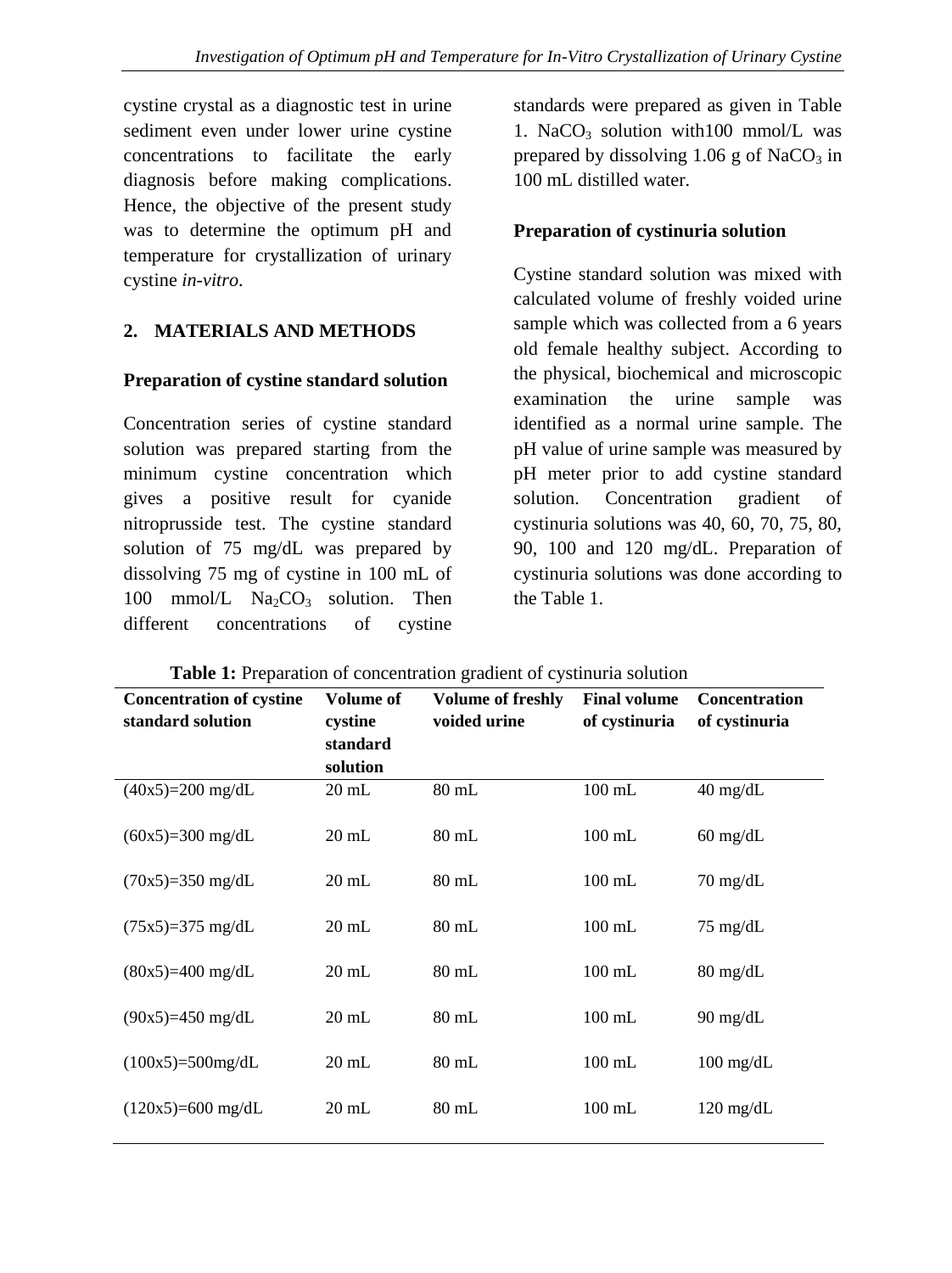For the preparation of 100 mL cystinuria solution with 75 mg/dL concentration, 80 mL of freshly voided urine was mixed with 20 mL of cystine standard solution with 375 mg/dL concentration. Because there was a 1:5 dilution when mixed 80 mL urine with 20 mL cystine standard solution and concentration of cystine standard solution fall off with 5 times from its initial value. Therefore, to prepare cystinuria with 75 mg/dL concentration, the initial concentration of cystine standard solution was adjusted to 375 mg/dL (75mgx5).

After preparing cystinuria concentration series, pH value of each was measured by a calibrated pH meter. Then, aliquot from each cystinuria solution was centrifuged at 2000 rpm for 5 minutes and the sediment was observed microscopically for formation of cystine crystals.

| <b>Temperature</b> | pH value                     |   |     |   |                |   |
|--------------------|------------------------------|---|-----|---|----------------|---|
| $37^{\circ}$ C     | Just after the acidification | 6 | 5.5 | 5 | 4              | 3 |
|                    | After 15 min                 | 6 | 5.5 | 5 | 4              | 3 |
|                    | After 30 min                 | 6 | 5.5 | 5 | 4              | 3 |
|                    | After 45 min                 | 6 | 5.5 | 5 | $\overline{4}$ | 3 |
| $+4 °C$            | Just after the acidification | 6 | 5.5 | 5 | 4              | 3 |
|                    | After 15 min                 | 6 | 5.5 | 5 | 4              | 3 |
|                    | After 30 min                 | 6 | 5.5 | 5 | 4              | 3 |
|                    | After 45 min                 | 6 | 5.5 | 5 | 4              | 3 |

## **Determination of effect of temperature on crystallization of cystine** *in-vitro*

The temperature was altered by keeping the cystinuria solutions in refrigerator (+4  $^{\circ}$ C) and at ambient temperature (37  $^{\circ}$ C), for different time periods; ie., 15 minutes, 30 minutes and 45 minutes. After that, cystinuria solution from each concentration was treated with acetic acid.

# **Determination of effect of pH on crystallization of cystine** *in-vitro*

The pH of prepared cystinuria solutions were adjusted to 6, 5.5, 5, 4 and 3 by acidifying the sample with acetic acid. All the pH measurements were taken by a calibrated pH meter.

Table 2 explains that how each cystinuria solution was treated with different pH values and temperatures. Before and after treating with each condition mentioned above, cystinuria solutions were observed macroscopically for the formation of precipitate. Then the samples were centrifuged at 2000 rpm for 5 minutes and the sediment was observed microscopically for formation of cystine crystals. The pH and the temperature which initiate the formation of cystine hexagonal plates were taken as the optimum conditions for cystine crystallization.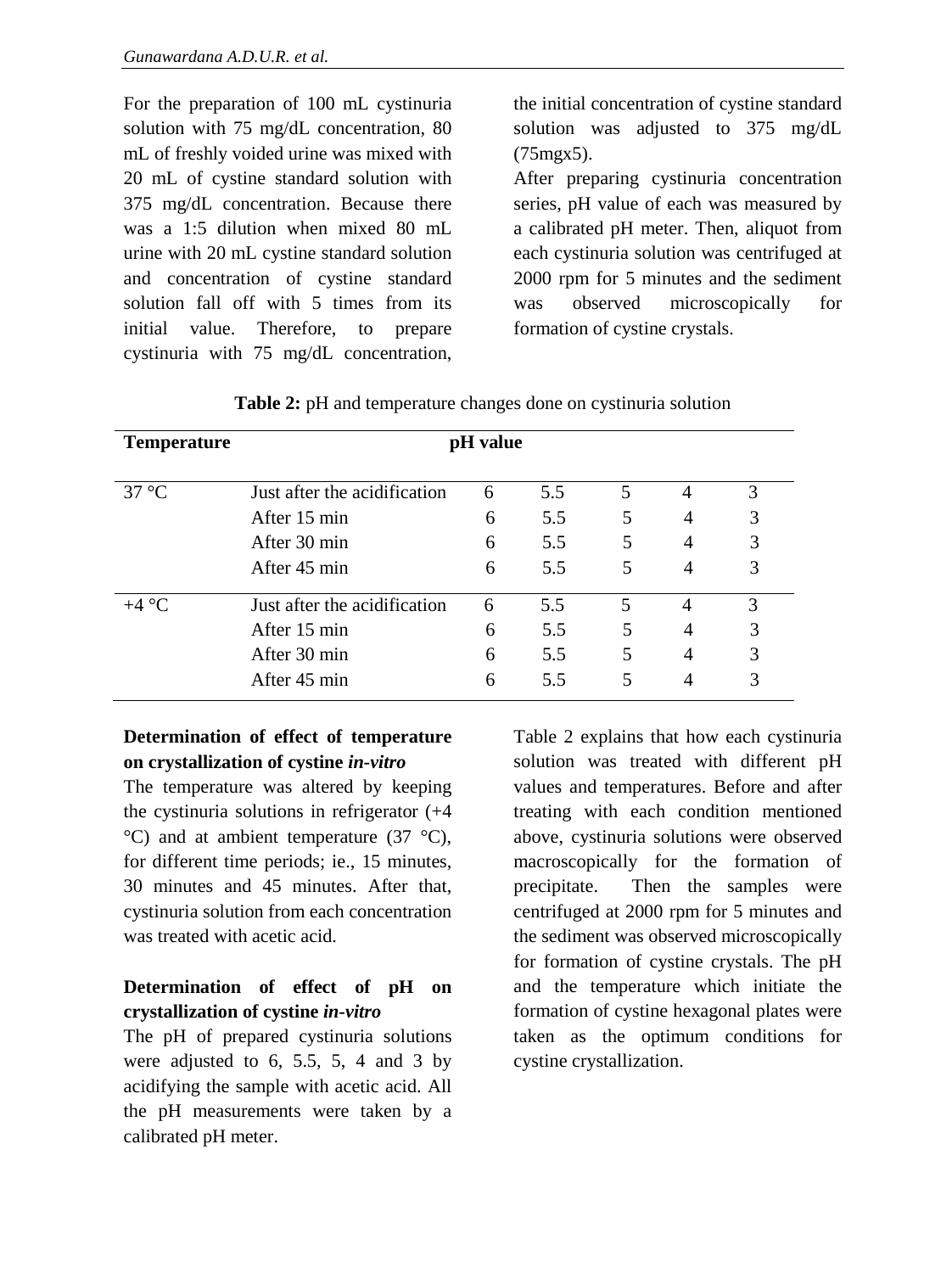# **Determination of effect of acetone on crystallization of cystine** *in-vitro*

Acetone was added to each cystinuria solution according to the Table 3. Then pH and temperature were altered according to the Table 2 and urine sediment obtained from each concentration was observed under the microscope for the cystine crystal formation.

**Table 3:** Addition of acetone into the cystinuria solutions

| Volume of cystinuria | Volume of  |  |  |  |
|----------------------|------------|--|--|--|
| solution             | acetone    |  |  |  |
| $5 \text{ mL}$       | $5.00$ mL  |  |  |  |
| $5 \text{ mL}$       | $2.50$ mL. |  |  |  |
| $5 \text{ mL}$       | $1.25$ mL  |  |  |  |
| $5 \text{ mL}$       | $0.625$ mL |  |  |  |
|                      |            |  |  |  |

All the tests were done in duplicate.

#### **3. RESULTS**

The initial pH of the freshly voided urine sample which used for the preparation of cystinuria solution was slightly acidic (pH=5.65). After preparing cystinuria concentration series, initial pH of fresh urine shifted in to alkaline pH as indicated in Table 4.

**Table 4:** Initial pH values of cystinuria solutions

| <b>Concentration of</b><br>cystinuria solutions | <b>Initial pH</b> |  |  |  |
|-------------------------------------------------|-------------------|--|--|--|
| $40 \text{ mg/dL}$                              | 7.52              |  |  |  |
| $60 \text{ mg/dL}$                              | 7.54              |  |  |  |
| $70 \text{ mg/dL}$                              | 7.63              |  |  |  |
| $75 \text{ mg/dL}$                              | 8.5               |  |  |  |
| $80 \text{ mg/dL}$                              | 8.07              |  |  |  |
| 90 mg/dL                                        | 8.03              |  |  |  |
| $100 \text{ mg/dL}$                             | 7.51              |  |  |  |
| $120 \text{ mg/dL}$                             | 7.40              |  |  |  |

# **Effect of pH and temperature on crystallization of cystine** *in-vitro*

According to the microscopic observation, cystine crystals were present in the concentrations of ≥100 mg/dL of cystinuria solutions. Cystine crystallization had been occurred at pH 5 in both, 37 °C and at  $+4$  °C, 30 minutes after the addition of acetic acid (see Table 5).

| <b>Temperature</b> | pH values            |   |     |               |                |   |
|--------------------|----------------------|---|-----|---------------|----------------|---|
|                    |                      | 6 | 5.5 | 5             | $\overline{4}$ | 3 |
| $37^{\circ}$ C     | Just after acidified |   |     |               |                |   |
|                    | After 15 min         |   |     |               |                |   |
|                    | After 30 min         |   | -   | $\mathcal{L}$ | -              |   |
| $+4 °C$            | Just after acidified |   |     |               |                |   |
|                    | After 15 min         |   |     |               |                |   |
|                    |                      |   |     |               |                |   |
|                    | After 30 min         |   |     | $\mathcal{L}$ |                |   |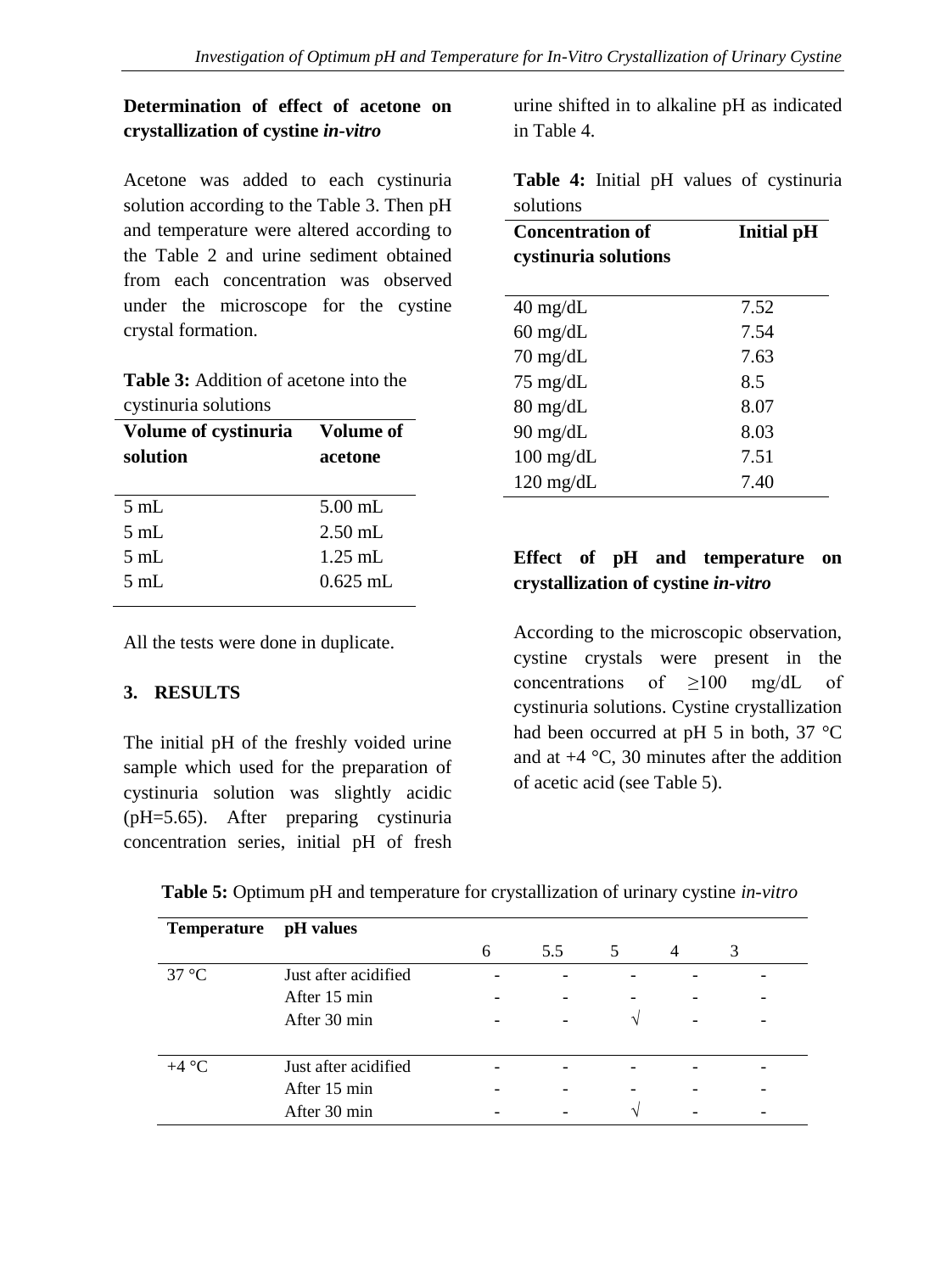Concentration of cystinuria solution  $= 100$  mg/dL

- Cystine crystals were not present

√ Cystine crystals were present

# **Effect of acetone on crystallization of cystine** *in-vitro*

With the addition of acetone, cystine crystallization had been occurred in the cystinuria solutions of  $\geq$ 75 mg/dL at pH 5 in both 37  $\degree$ C and at +4  $\degree$ C, 30 minutes after the addition of acetic acid. Number of cystine crystals per HPF was highest in the solution where the ratio of cystinuria:acetone was 8:1. There was lesser number of cystine crystals where cystinuria: acetone was 2:1 and 4:1 with the deposition of amorphous phosphate over the cystine crystals. But there was no crystal formation in the solution where cystinuria:acetone was 1:1.

# **4. DISCUSSION**

Cystinuria is a metabolic disorder which is an autosomal-recessive defect in reabsorption, transport of cystine and the dibasic amino acids, ornithine and arginine, plays a vital role in forming urinary stones in adult and children [Jesse[n&](mailto:j.jessen@klinikverbund-suedwest.de) Knoll, 2012; Fjellstedt *et al*., 2003], but unfortunately can be identified only in few (19-26%) homozygous individuals. The risk has been reported due to recurrent formation of stones from cystine in the kidney, ureter and bladder though the condition is rare. The formation of cystine stone is initiated from neonatal stage and children are more vulnerable group to have cystine stones [Perera, 2016]. However, increased solubility of cystine has been reported from urine of

cystine stone formers than normal subject. Cystine crystals may absent in urine deposit even in stone formers owing to miss diagnosis of cystinuria.

According to the literature there are different methods in detecting heterozygous cystinuria such as cyanidenitroprusside test, thin-layer amino acid chromatography, colorimetric estimations of cystine and ion-exchange amino acid chromatography. According to the results the highest sensitivity is given by thinlayer chromatography. The same study highlighted that the frequency of heterozygotes calculated in other studies, may be under-estimated which based on screening by the cyanide nitroprusside test. As a screening test the colorimetric estimations provides low sensitivity [Giuglian, 1987].

As the colour development of nitroprusside test from cystine is sometimes negative for stone formers, it has been suggested that nitroprusside procedure is not suitable for the screening and quantitative measurement of cystinuria [Wu, 1992]. So, it justified the need to develop a microscopic screening method for cystine. In the present study, the urine sample was collected from a healthy female of 6 years old in order to prepare cystinuria solutions. According to the physical, biochemical and microscopic examination this urine sample was identified as a normal urine sample. The urine sample was collected from a single person in order to minimize the other variables that could affect the study. Diminishing volume of acetone was added to lower the ionic strength of surrounding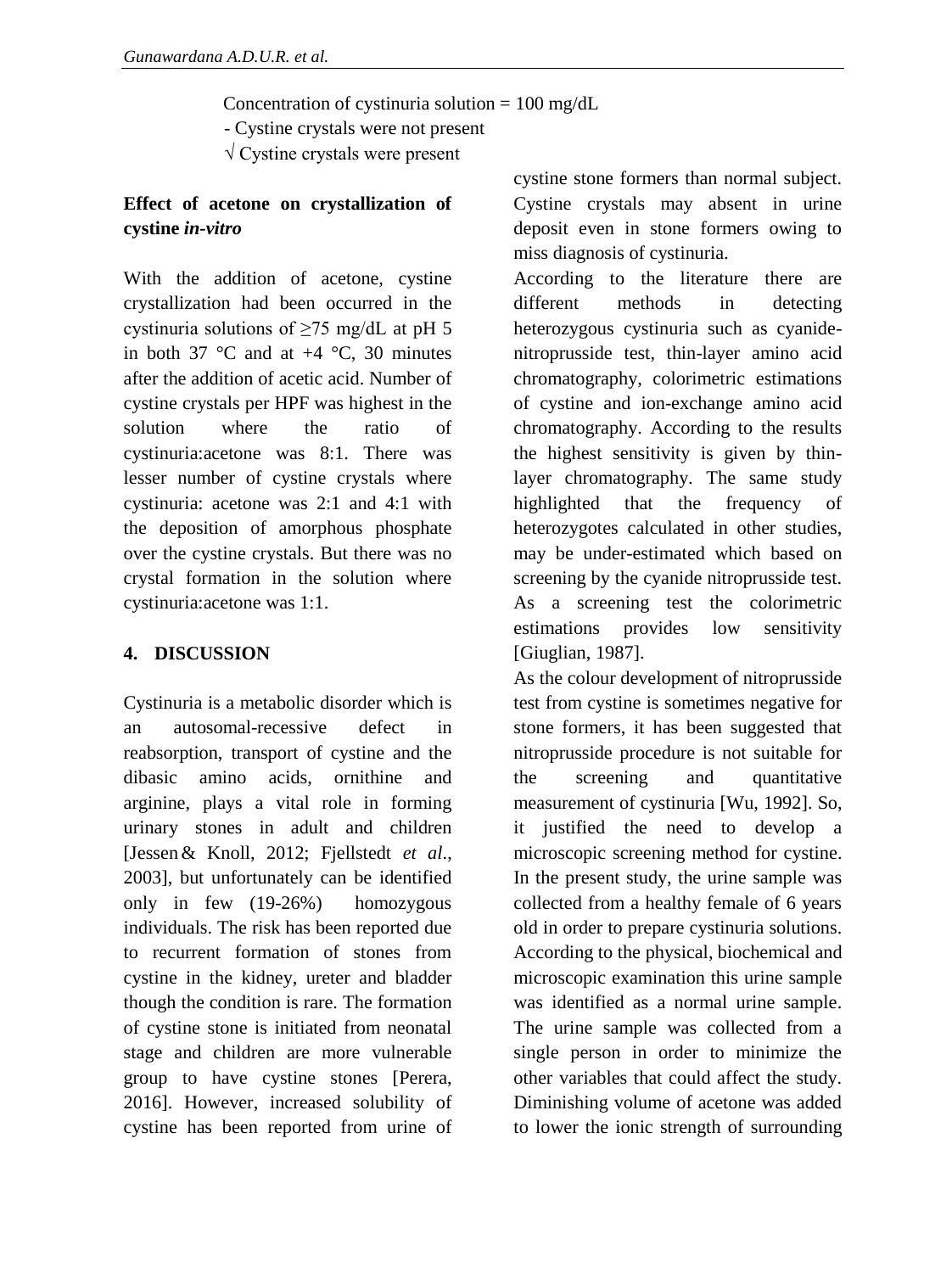by increasing the electro static forces, after previously just acidifying with acetic acid in order to lower the pH up to optimum PH=5. As acetone gives a precipitate, consisting of cystine crystals mixed with phosphates and oxalates it disturbed the clear visualization of hexagonal crystals due to deposition of phosphate over cystine which should be diminished by prior precipitation of phosphates with ammonia solution followed by calcium chloride solution before adding acetic acid.

## **5. CONCLUSION**

The optimum conditions for cystine crystallization is; pH 5 at  $37^{\circ}$ C and  $+4^{\circ}$ C, 30 minutes after acidifying with acetic acid at the minimum concentration of 100 mg/dL cystinuria and cystinuria:acetone 8:1 with minimum concentration of 75 mg/dL.

#### **ACKNOWLEDGEMENT**

We owe a special thanks to Dr. T.S.J. De Silva for the cooperation given to us during sample analyzing.

#### **REFERENCES**

Biyani, C.S. and Cartledge, J.J. ( 2006). Cystinuria-diagnosis and management. *EAU-EBU update series*, *4*(5), pp.175-183.

Fjellstedt, E., Harnevik, L., Jeppsson, J.O., Tiselius, H.G., Söderkvist, P. and Denneberg, T.( 2003). Urinary excretion of total cystine and the dibasic amino acids arginine, lysine and ornithine in relation to genetic findings in patients with cystinuria

treated with sulfhydryl compounds. *Urological research*, *31*(6), pp.417-425.

Giugliani, R., Ferrari, I. and Greene, L.J., (1987). An evaluation of four methods for the detection of heterozygous cystinuria. *Clinicachimicaacta*, *164*(2), pp.227-233.

Jessen, J.P. and Knoll, T.(2012). Management of Cystinuria. In *Urolithiasis* (pp. 757-765).Springer, London.

Keshavarzi, B., YavarAshayeri, N., Moore, F., Irani, D., Asadi, S., Zarasvandi, A. and Salari, M.(2016). Mineralogical composition of urinary stones and their frequency in patients: relationship to gender and age. *Minerals*, *6*(4), p.131.

Nakagawa, Y., Asplin, J.R., Goldfarb, D.S., Parks, J.H. and Coe, F.L.( 2000). Clinical use of cystinesupersaturation measurements. *The Journal of urology*, *164*(5), pp.1481-1485.

Perera, I.( 2016). Renal stones in children: evaluation and medical management. *Sri Lanka Journal of Child Health*, *45*(1).

Sakandé, J., Djiguemde, R., Nikiéma, A., Kabré, E. and Sawadogo, M. (2012). Survey of urinary crystals identified in residents of Ouagadougou, Burkina Faso: Implications for the diagnosis and management of renal dysfunctions. *Biokemistri*, *24*(3), pp.123- 128.